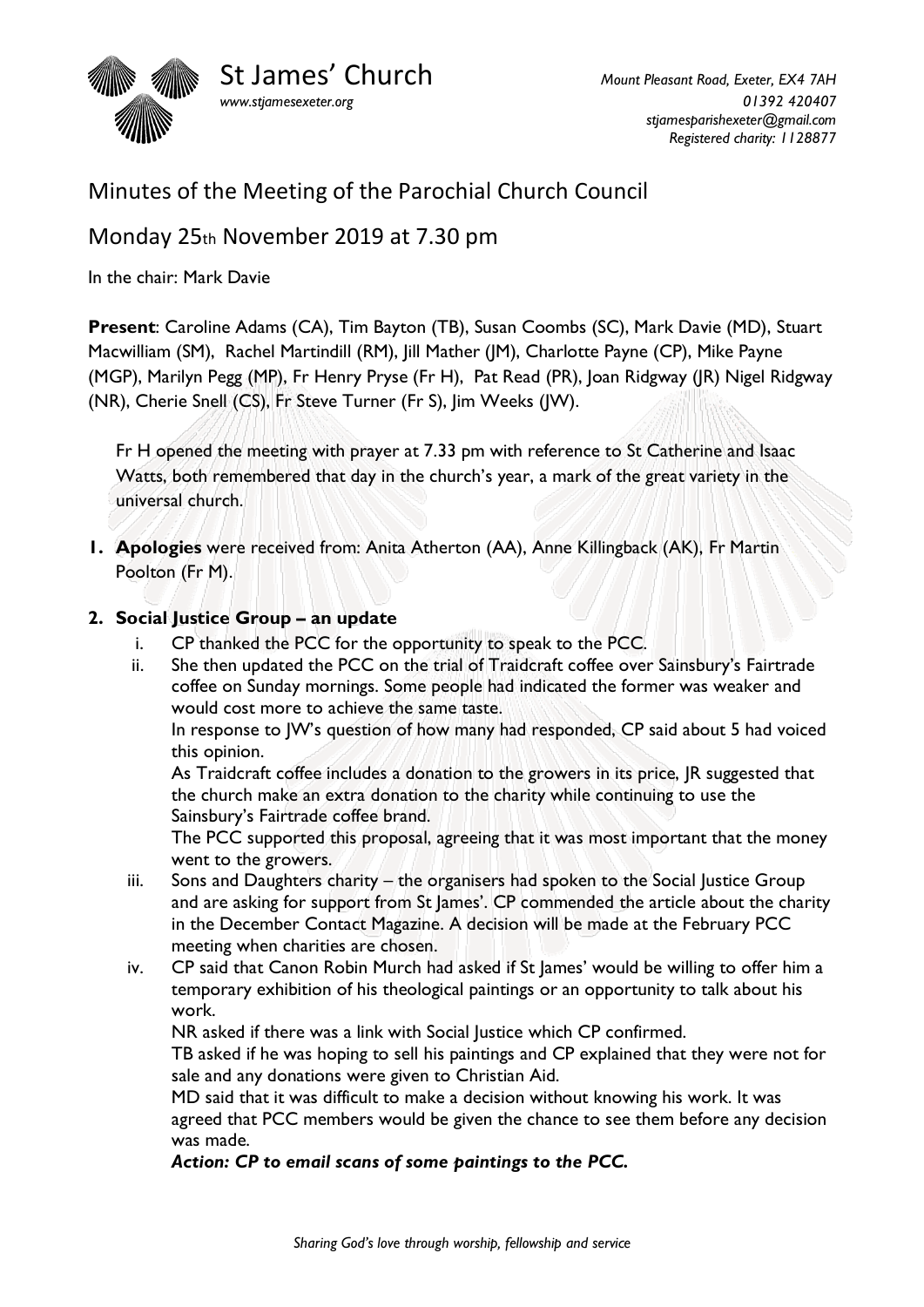- v. Being an Eco Church: CP requested a PCC slot to discuss the idea of St James' exploring this initiative. Fr H added there was a new team in the diocese, replacing Martyn Goss, the Social Responsibility Officer, who had retired earlier in the year. He suggested Chris Keppie might address the PCC in 2020 on this subject.
- vi. MD thanked CP for her exemplary presentation of exactly 15 minutes and for all the work done by the Social Justice Group.

#### **3. Correspondence**

In addition, CA referred to the diocesan guidance on refresher safeguarding courses: the training is now targeted to the level the various positions in churches require rather than a general update course.

**4. Approval of the Minutes of the Last PCC Meeting (7th October 2019) and Receipt of the Notes from the Standing Committee Meeting (4th November 2019)** The minutes were approved as a correct record. (Proposed RM, seconded TB).

## **5. Matters Arising**

# **From the PCC Minutes**

- i. Minute 7: see Fr H's report.
- ii. Minute 9: JW has received two laptops from Sue Fallon and Annamaria Blackwell and two further have been offered by Sue Lane.

## *Action: JM to write letters of thanks to Sue, Annamaria and Sue.*

## **From the Standing Committee notes**

None arising.

## **6. Rector's Report**

The PCC received with thanks the report previously circulated by Fr H (see file).

i. Fr H added his thanks to TB and others for the new Contact magazine and Christmas card.

For information and prayer:

- ii. Win Swift's funeral will be held at 11.30 on 04.12.19.
- iii. Sue Pinn is in hospital awaiting an MRI scan.

## **7. Curate's Report**

The PCC received with thanks the report previously circulated by Fr S (see file).

- i. He had met Alison Stock at a training session on legal matters for curates. He will send her contact details to church officers.
- ii. He reported that he and Fr H had spent an entertaining afternoon at Toronto House where they had met both a bearded dragon and the Community Builders.

## **8. Treasurer's report**

The PCC received with thanks the report and statements previously circulated by RM (see file).

i. RM reported a slight downward trend on collections and stewardship in recent months and a rise in hall hire income. MD asked if it was due to the increase in hall fees. RM: partly, but also due to three extra months over summer.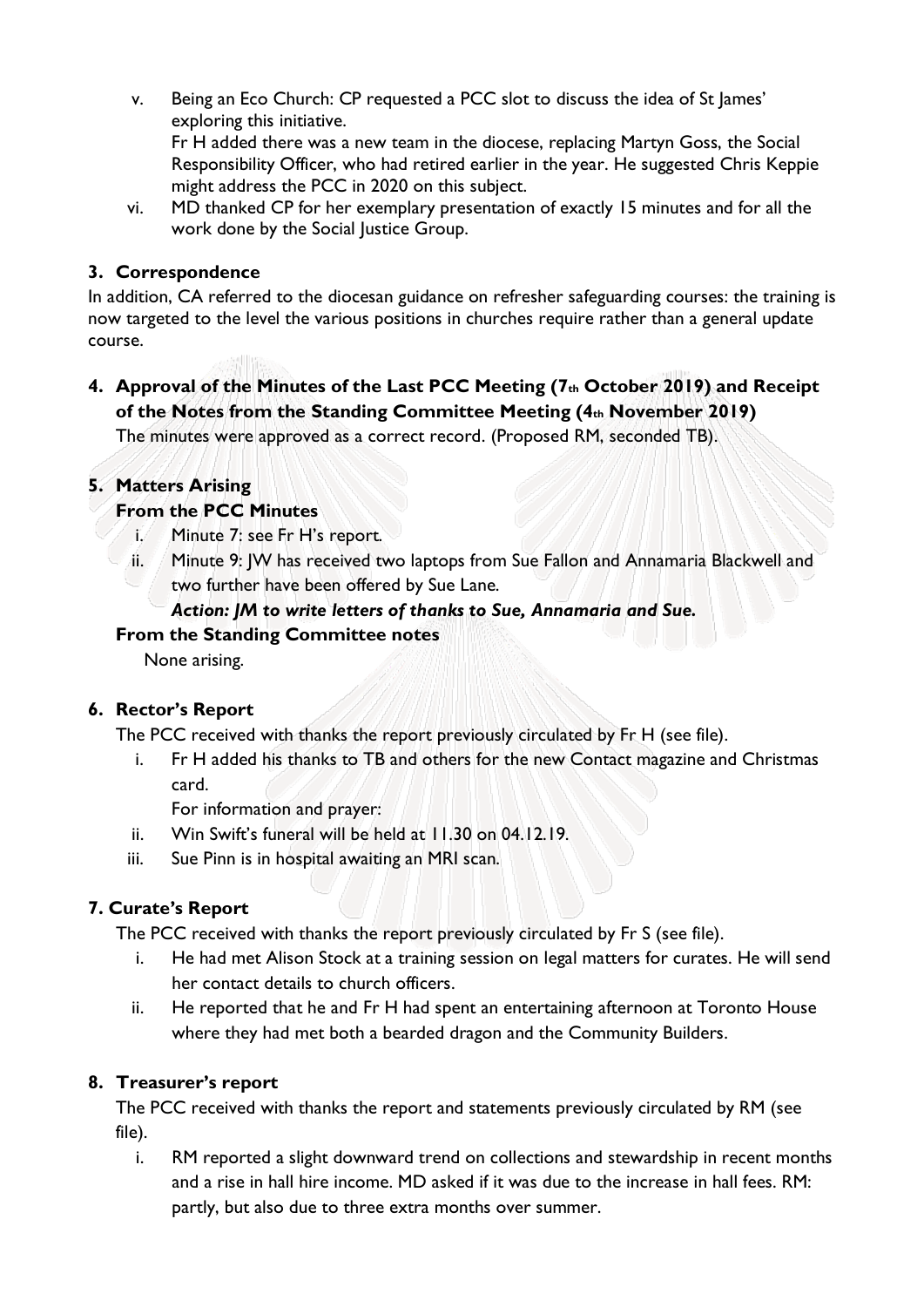ii. Next year the Common Fund payment will increase by 2.7% to £82723 (£6794 monthly).

#### **9. Churchwardens' report**

The PCC received with thanks the report previously circulated by NR and NW (see file).

i. Christine Lee wishes to gift the Compassion sculpture of two angels to St James'. NR asked the PCC to consider carefully this legacy gift, seen by Ms Lee as her "children". TB asked if the legacy were accepted would it be for all time.

SM asked us to consider the artistic and spiritual merit of the sculpture without the 'back story'.

PR, CP and MP mentioned that the sculpture was becoming very well known in Exeter, MP calling us "privileged".

NR reported that Hugh Harrison had declared it "perfect".

SM liked the idea that it might be loaned occasionally to other churches.

JM thought it was aesthetically in keeping with the building.

The PCC resolved that NR should gratefully accept her gift.

#### *Action: NR to communicate with Ms Lee.*

- ii. NR suggested that the church should continue to be alarmed with links to the police.
- iii. Fr H thanked JW and Stuart Cook for their help over the theft of his bicycle on the evening of the Deanery Synod meeting.

JW said that with higher resolution cameras we could have identified the criminal who took it from the bike rack.

CS asked the cost of better cameras: NR said a few thousand pounds, so possibly to be considered for the future if incidents continue.

## **10.Committee Reports**

## **Safeguarding**

The PCC received with thanks the report previously circulated by CA, the Safeguarding Officer (see file).

- i. CA will be approaching new PCC members for DBS checks.
- ii. CA is currently consulting with groups on the updating of Risk Assessments.

## **Health and Safety**

The PCC received with thanks the report previously circulated by CA (see file).

- i. CA will be updating some of the risk assessments for the regular events, for example, bell-ringing during the eucharist.
- ii. Risk assessments are shared with all those involved in activities.
- iii. CA reminded PCC members that all incidents relating to drug-use in the churchyard should be logged and the churchwardens and parish administrator informed so they can alert groups who hire the hall. Needle-proof gloves, litter-pickers and sharps boxes are available in the office and in the Wardens' cupboard in church.

#### **Fabric**

The PCC received with thanks the report previously circulated by NR (see file).

i. Barry Holland and Barry Wedlake have submitted a plan for "Creating a Sacred Place Outside" where trees could be planted in memory of past members of the church. TB asked if there might be a problem with planting so close to the building.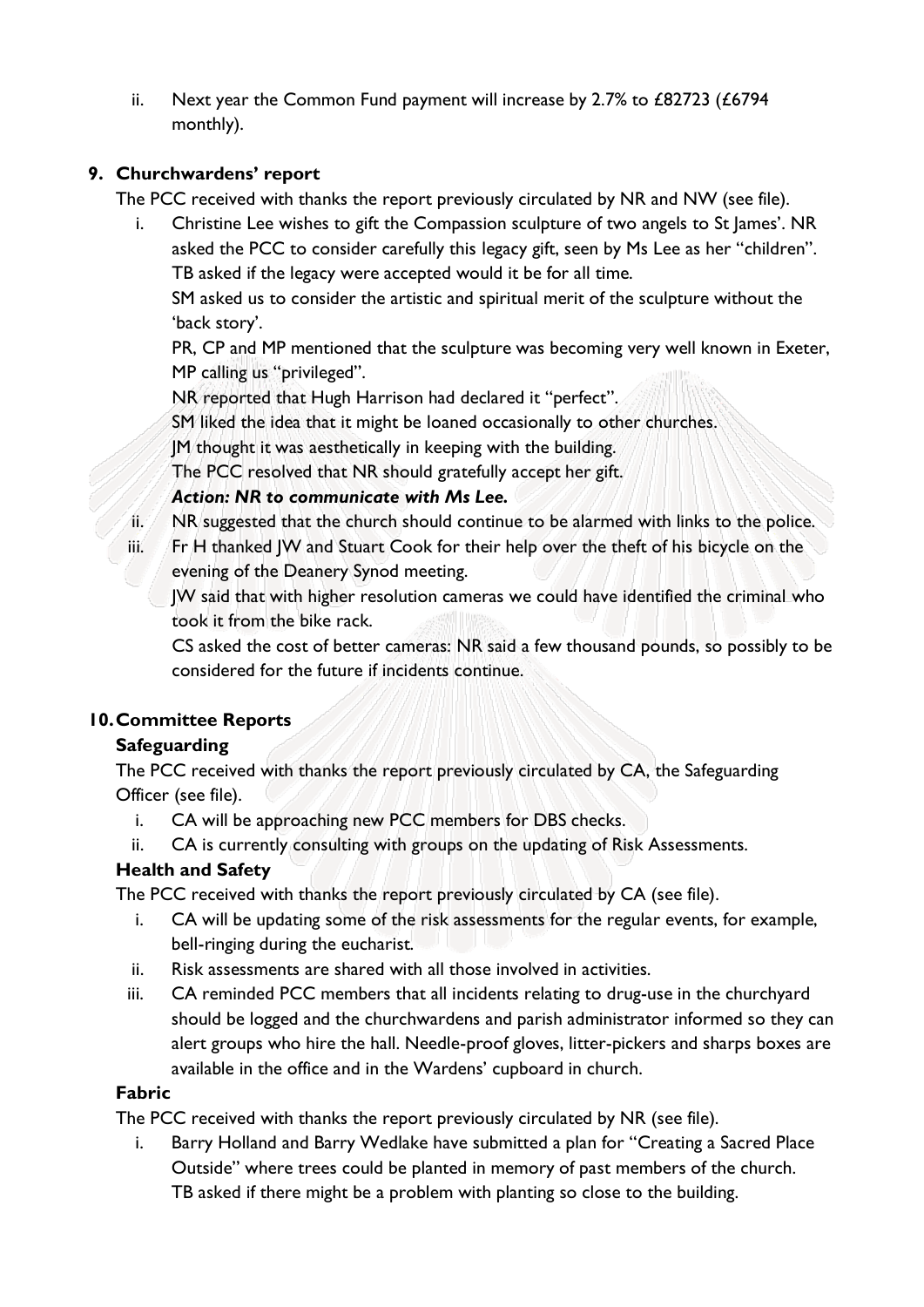JW wondered whether it might be an area for drug-users to use.

SM reminded the PCC of its ecological responsibilities.

PR suggested we spend some time pondering the plan as we had only received the document hours before the meeting.

NR suggested an arboreal expert be consulted.

It was agreed that the PCC liked the idea proposed but wished to follow up concerns about proximity to building and density of planting.

ii. Sculpture of Christ in the Lady Chapel: NR and JR had found it to be both fragile and precariously fixed when they tried to dust it. Hugh Harrison FSA, specialist in woodwork, examined the piece, declaring it be an early  $19<sub>th</sub>$  century (or earlier) lime wood statue, from a church bombed in WW2. HH said it had been painted about 150 years ago, although not intended originally to be painted. He also said it was a recumbent Christ in the tomb, not an erect one, and so suggested a different way of displaying it, for example, on a plain oak shelf. Eva Kasper, the donor, will underwrite costs for cleaning and repair by HH.

*Action: restorers from HH Conservation will remove the statue and secure it safely while they repair it.* 

#### **11.Confirmation of Allocation to Charities**

- i. NR explained that St James' gives 5% of its unrestricted funds to charity. Two thirds of the giving goes to oversees charities and one third to home-based ones.
- ii. The charities to be supported were decided in February 2019.
- iii. NR had proposed allocations (see file). RM asked why less  $(E200)$  was proposed for St Peter's Malawi project than the other charities and proposed they be given the same as other overseas charities (£400). As St Peter's students help at Lunch Club and have given talks about the charity over several years, there was general approval for this suggestion.

TB thought USPG received a disproportionate amount in relation to others and was also supported by proceeds from Lent Lunches. MD explained it was a long-standing charity at St James' and one which received our donation by monthly standing order. TB suggested we give the extra  $£200$  to St Peter's and reconsider the standing order to USPG from January.

JW proposed that, as we were not in a position to investigate charities during the meeting, we should accept the allocations as proposed by NR and make changes in the 2020 allocations (sec SM).

10 in favour, 5 against

## **12.Report from Deanery Synod**

The PCC received with thanks the report previously circulated by MGP (see file).

- i. In response to NR's question about the relevance of these minutes, JR explained how inspirational the talk on the psalms James Mustard had been. Fr H added his thanks to CP, MGP and JR for providing the opening worship.
- **13.Any other business** (notified to JM 48 hours in advance)